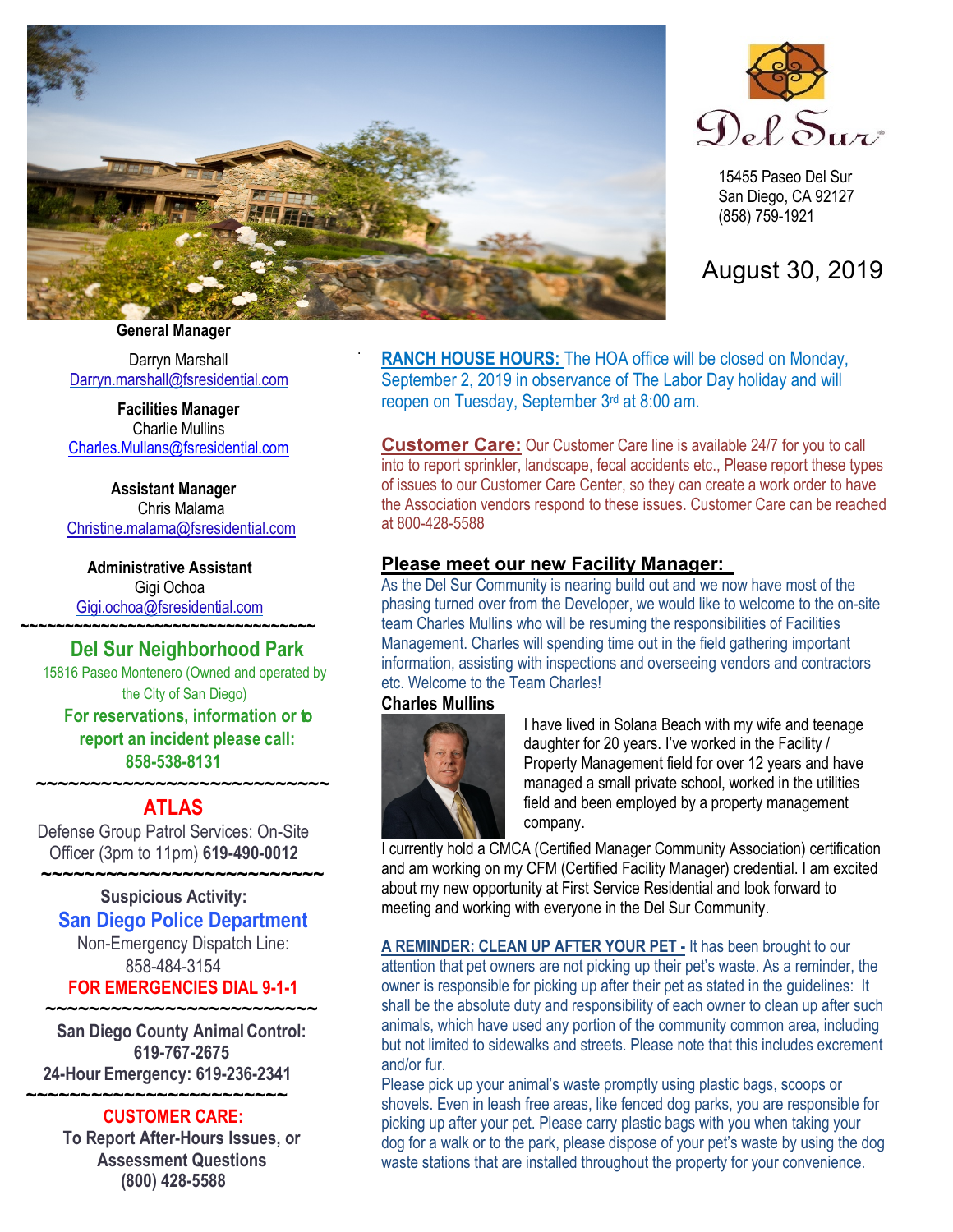# FALL FESTIVAL



**When:** October 4, 2019 at 6:00 pm - 10:00 pm

 **What:** We are opening up our Fall Festival Carnival for the adults only on Friday night! Come enjoy carnival games, rides, food and drinks. Must be 21+ to attend this event.

**Food:** Delicious carnival food and a San Diego Food Truck. All food will be available for *purchase*.

**Attire:** Dress warm. This is an outdoor event with no heaters.

**Note:** We love throwing these adult socials! Please be responsible and be

sure to have a sober ride home or plan on walking. We want to ensure that everyone has a great time and gets home safe!

**RSVP:** You must purchase a ticket to attend this event. You are required to show your Del Sur ID Card at our welcome table in order to attend the event. Even if you have purchased a ticket, if you do not have your ID card, we will refund your money and ask you to leave. This ensures that only CSC residents are attending this event.

**Guests:** Guests are permitted at this event, so bring some friends if you would like! **Tickets:** Tickets are on sale now.

**Location:** 

 The Village Green Paseo Del Sur San Diego, CA 92127

**Questions:** Contact the CSC a[t info@delsurcsc.org](mailto:info@delsurcsc.org)

# **Community Services Council vs Del Community Association**

Did you know that the CSC is independent from the Del Sur Community Association and both entities have their own areas of responsibility?

|                                   | <b>CSC</b>                                                                                                                                                                           | <b>DEL SUR COMMUNITY ASSOCIATION</b>                                                                                                                                                                               |
|-----------------------------------|--------------------------------------------------------------------------------------------------------------------------------------------------------------------------------------|--------------------------------------------------------------------------------------------------------------------------------------------------------------------------------------------------------------------|
| <b>Boards</b>                     | 5 Directors                                                                                                                                                                          | 5 Directors                                                                                                                                                                                                        |
| <b>Purpose</b>                    | ∗<br>Funds & organizes all Community<br>Events, including Movie Nights,<br>Concerts, Holiday Events, etc.<br>崇<br>Promotes and supports resident<br>Driven<br><b>Community Clubs</b> | *<br>Upkeep and Maintenance of common areas:<br>including private parks, mail boxes, etc.<br>米<br><b>Enforcement of Covenants, Conditions</b><br>and Restrictions<br>米<br><b>Oversee Design Review</b>             |
| <b>Source of Funds</b>            | Enhancement Fee on the Sale of<br>homes in Del Sur                                                                                                                                   | <b>Monthly HOA Dues</b>                                                                                                                                                                                            |
| <b>Meeting</b><br><b>Schedule</b> | Meet quarterly $-4$ <sup>th</sup> Wednesday<br>- January, April, July & October (April &<br>October are in the evening and open to CSC<br>residents.                                 | <b>Monthly Executive Meetings:</b><br><b>Open Session Meetings:</b><br>Are now being held on the 4th Tuesday of every odd<br>month (Jan, Mar, May, Jul, Sept, and Nov). See<br>www.delsurcommunity.org for details |
| <b>Fiscal Year</b>                | $June - May$                                                                                                                                                                         | June - May                                                                                                                                                                                                         |
| <b>Website</b>                    | www.delsurcsc.org - For all<br><b>Event and Reservation</b><br>Information                                                                                                           | www.delsurcommunity.org - For all Association<br>related Information                                                                                                                                               |